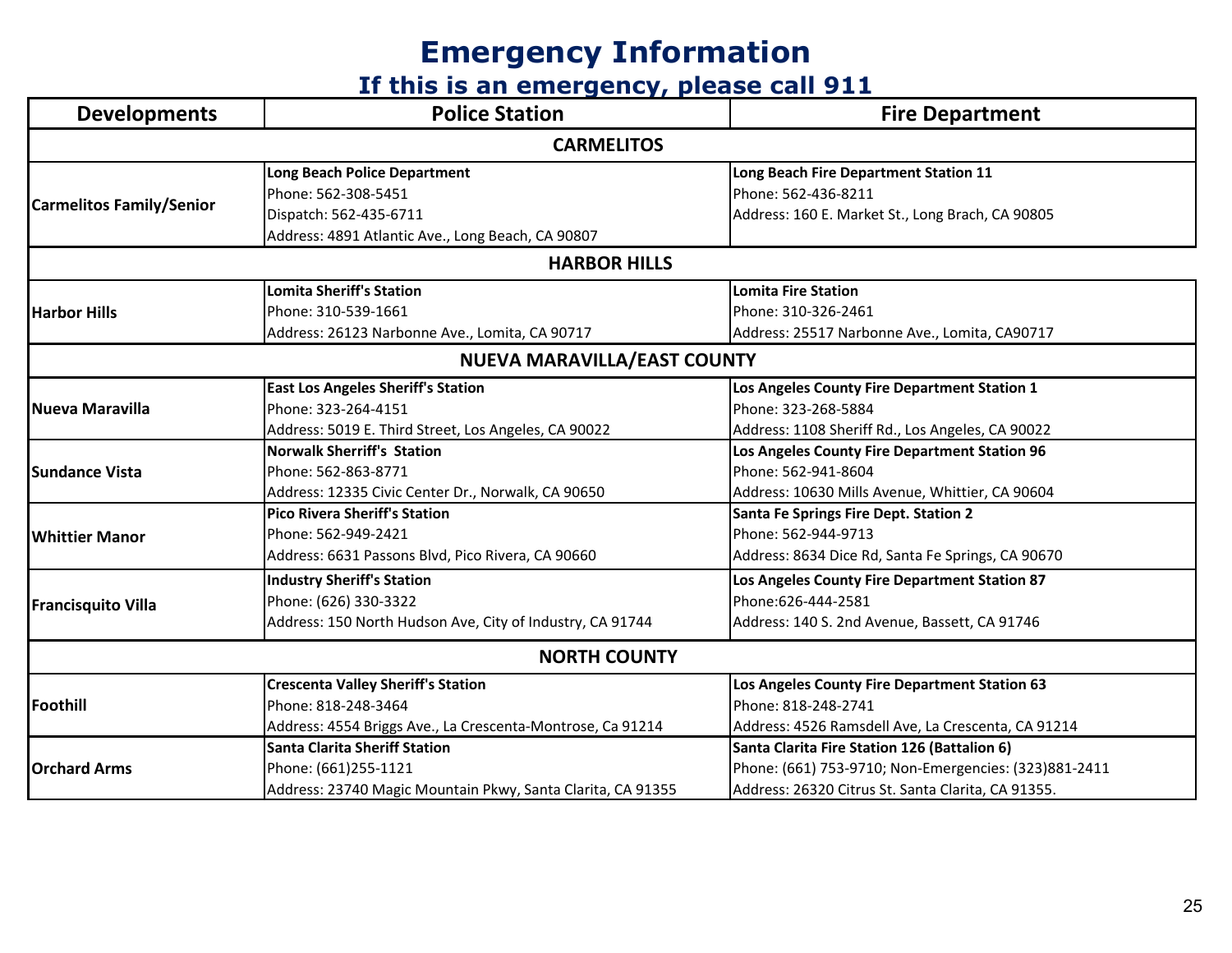| <b>Quartz Hill</b>           | <b>Lancaster Sheriff Station</b>                   | Los Angeles County Fire Dept. Station 84          |  |
|------------------------------|----------------------------------------------------|---------------------------------------------------|--|
|                              | Phone: 661-948-8466                                | Phone: 661-943-3211                               |  |
|                              | Address: 501 W Lancaster Blvd, Lancaster, ca 93534 | Address: 5030 Ave L-14, Quartz Hill, ca 93536     |  |
| <b>SOUTH SCATTERED SITES</b> |                                                    |                                                   |  |
|                              | <b>Century Sheriff Station</b>                     | Los Angeles County Fire Department Station 16     |  |
|                              | E. 61st St. Phone: 323-568-4800                    | Phone: 323-585-5002                               |  |
|                              | Address: 11703 Alameda St., Lynwood, CA 90262      | Address: 8010 Compton Ave., Los Angeles, CA 90001 |  |
|                              | <b>Century Sheriff Station</b>                     | Los Angeles County Fire Department Station 16     |  |
|                              | E. 83rd St. Phone: 323-568-4800                    | Phone: 323-585-5002                               |  |
|                              | Address: 11703 Alameda St., Lynwood, CA 90262      | Address: 8010 Compton Ave., Los Angeles, CA 90001 |  |
|                              | <b>Century Sheriff Station</b>                     | Los Angeles County Fire Department Station 16     |  |
|                              | E. 84th St. Phone: 323-568-4800                    | Phone: 323-585-5002                               |  |
|                              | Address: 11703 Alameda St., Lynwood, CA 90262      | Address: 8010 Compton Ave., Los Angeles, CA 90001 |  |
|                              | <b>Century Sheriff Station</b>                     | Los Angeles County Fire Department Station 16     |  |
|                              | E. 87th St. Phone: 323-568-4800                    | Phone: 323-585-5002                               |  |
|                              | Address: 11703 Alameda St., Lynwood, CA 90262      | Address: 8010 Compton Ave., Los Angeles, CA 90001 |  |
|                              | <b>Century Sheriff Station</b>                     | Los Angeles County Fire Department Station 16     |  |
|                              | 88th & Beach St. Phone: 323-568-4800               | Phone: 323-585-5002                               |  |
|                              | Address: 11703 Alameda St., Lynwood, CA 90262      | Address: 8010 Compton Ave., Los Angeles, CA 90001 |  |
|                              | <b>Century Sheriff Station</b>                     | Los Angeles County Fire Department Station 16     |  |
|                              | 92nd & Bandera Phone: 323-568-4800                 | Phone: 323-585-5002                               |  |
|                              | Address: 11703 Alameda St., Lynwood, CA 90262      | Address: 8010 Compton Ave., Los Angeles, CA 90001 |  |
|                              | <b>Century Sheriff Station</b>                     | Los Angeles County Fire Department Station 41     |  |
|                              | E. 119th St. Phone: 323-568-4800                   | Phone: 323-564-6241                               |  |
|                              | Address: 11703 Alameda St., Lynwood, CA 90262      | Address: 1815 E. 120th St., Los Angeles, CA 90059 |  |
|                              | <b>Century Sheriff Station</b>                     | Los Angeles County Fire Department Station 41     |  |
|                              | El Segundo I   Phone: 323-568-4800                 | Phone: 323-564-6241                               |  |
|                              | Address: 11703 Alameda St., Lynwood, CA 90262      | Address: 1815 E. 120th St., Los Angeles, CA 90059 |  |
|                              | <b>Century Sheriff Station</b>                     | Los Angeles County Fire Department Station 41     |  |
|                              | El Segundo II Phone: 323-568-4800                  | Phone: 323-564-6241                               |  |
|                              | Address: 11703 Alameda St., Lynwood, CA 90262      | Address: 1815 E. 120th St., Los Angeles, CA 90059 |  |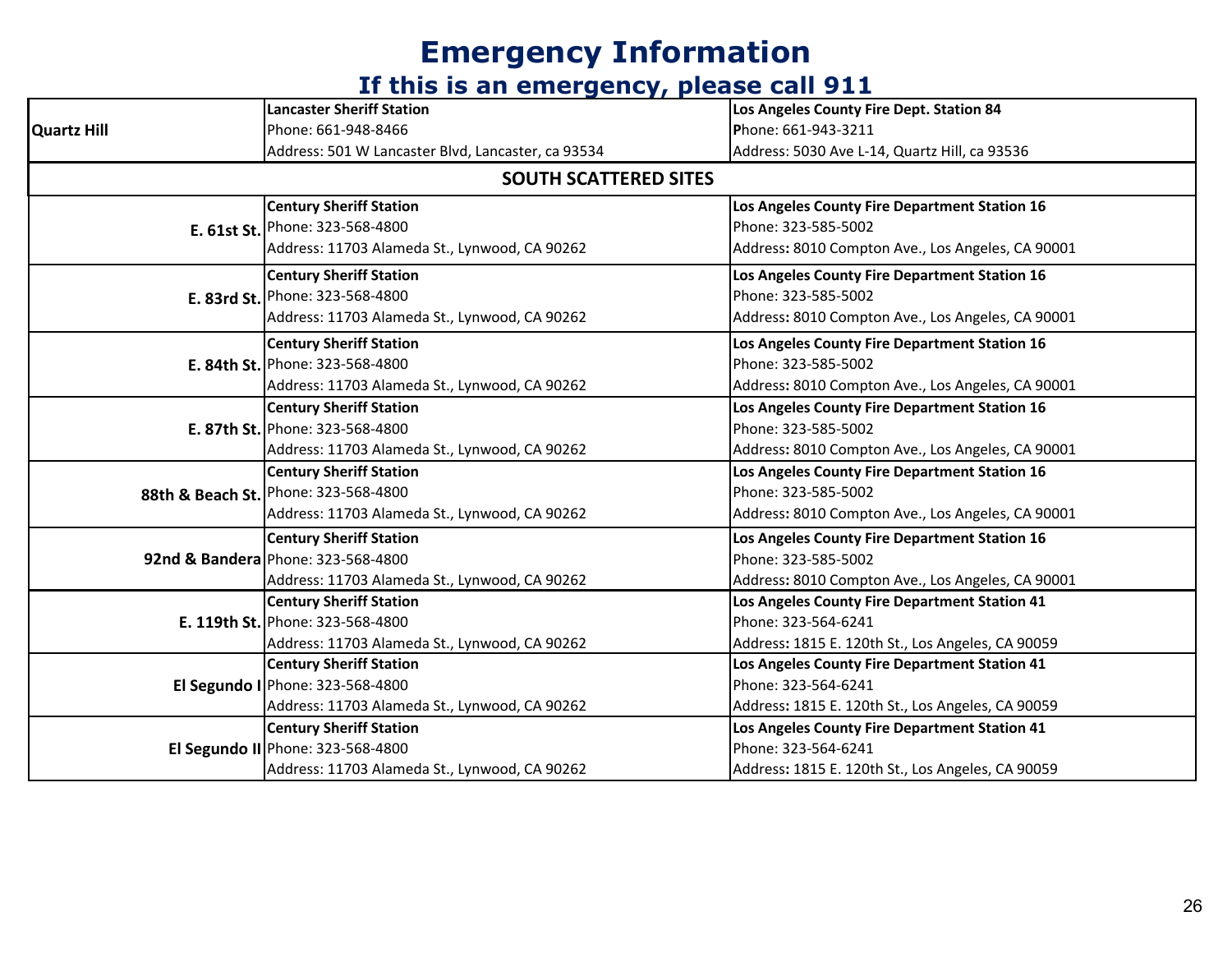| South Bay Gardens   Phone: 323-568-4800         | <b>Century Sheriff Station</b>                        | Los Angeles County Fire Department Station 95         |
|-------------------------------------------------|-------------------------------------------------------|-------------------------------------------------------|
|                                                 |                                                       | Phone: 310-769-6746                                   |
|                                                 | Address: 11703 Alameda St., Lynwood, CA 90262         | Address: 137 W. Redondo Beach Blvd., Gardena CA 90248 |
|                                                 | <b>Century Sheriff Station</b>                        | Los Angeles County Fire Department Station 41         |
|                                                 | Jarvis St. Phone: 323-568-4800                        | Phone: 323-564-6241                                   |
|                                                 | Address: 11703 Alameda St., Lynwood, CA 90262         | Address: 1815 E. 120th St., Los Angeles, CA 90059     |
| 4621-25 Linsley St. Phone: 310-605-6500         | <b>Compton Sheriff's Station</b>                      | <b>Compton Fire Department Station 2</b>              |
|                                                 |                                                       | Phone: 310-605-5483                                   |
|                                                 | Address: 301 S. Willowbrook Ave., Compton, CA 90220   | Address: 1320 E. Palmer St., Compton, CA 90221        |
|                                                 | <b>Compton Sheriff's Station</b>                      | <b>Compton Fire Department Station 2</b>              |
| Addington & Waldorf Phone: 310-605-6500         |                                                       | Phone: 310-605-5483                                   |
|                                                 | Address: 301 S. Willowbrook Ave., Compton, CA 90220   | Address: 1320 E. Palmer St., Compton, CA 90221        |
|                                                 | South LA Sheriff's Station                            | Los Angeles County Fire Department Station 14         |
|                                                 | 1027-33 W. 90th St. Phone: 323-820-6700               | Phone: 323-756-9900                                   |
|                                                 | Address: 1310 W. Imperial Hwy., Los Angeles, CA 90044 | Address: 1401 W. 108th St., Los Angeles, CA 90047     |
|                                                 | South LA Sheriff's Station                            | Los Angeles County Fire Department Station 14         |
| 1115 & 1116 W. 90th St. Phone: 323-820-6700     |                                                       | Phone: 323-756-9900                                   |
|                                                 | Address: 1310 W. Imperial Hwy., Los Angeles, CA 90044 | Address: 1401 W. 108th St., Los Angeles, CA 90047     |
|                                                 | South LA Sheriff's Station                            | Los Angeles County Fire Department Station 14         |
| 9410-12 1/2 S. Budlong Ave. Phone: 323-820-6700 |                                                       | Phone: 323-756-9900                                   |
|                                                 | Address: 1310 W. Imperial Hwy., Los Angeles, CA 90044 | Address: 1401 W. 108th St., Los Angeles, CA 90047     |
|                                                 | South LA Sheriff's Station                            | Los Angeles County Fire Department Station 14         |
| 11126 S. Budlong Ave. Phone: 323-820-6700       |                                                       | Phone: 323-756-9900                                   |
|                                                 | Address: 1310 W. Imperial Hwy., Los Angeles, CA 90044 | Address: 1401 W. 108th St., Los Angeles, CA 90047     |
|                                                 | <b>South LA Sheriff's Station</b>                     | Los Angeles County Fire Department Station 14         |
| 1336-40 W. 105th St. Phone: 323-820-6700        |                                                       | Phone: 323-756-9900                                   |
|                                                 | Address: 1310 W. Imperial Hwy., Los Angeles, CA 90044 | Address: 1401 W. 108th St., Los Angeles, CA 90047     |
|                                                 | South LA Sheriff's Station                            | Los Angeles County Fire Department Station 14         |
|                                                 | 1057 W. 106th St. Phone: 323-820-6700                 | Phone: 323-756-9900                                   |
|                                                 | Address: 1310 W. Imperial Hwy., Los Angeles, CA 90044 | Address: 1401 W. 108th St., Los Angeles, CA 90047     |
| 1100-04 W. 106th St. Phone: 323-820-6700        | South LA Sheriff's Station                            | Los Angeles County Fire Department Station 14         |
|                                                 |                                                       | Phone: 323-756-9900                                   |
|                                                 | Address: 1310 W. Imperial Hwy., Los Angeles, CA 90044 | Address: 1401 W. 108th St., Los Angeles, CA 90047     |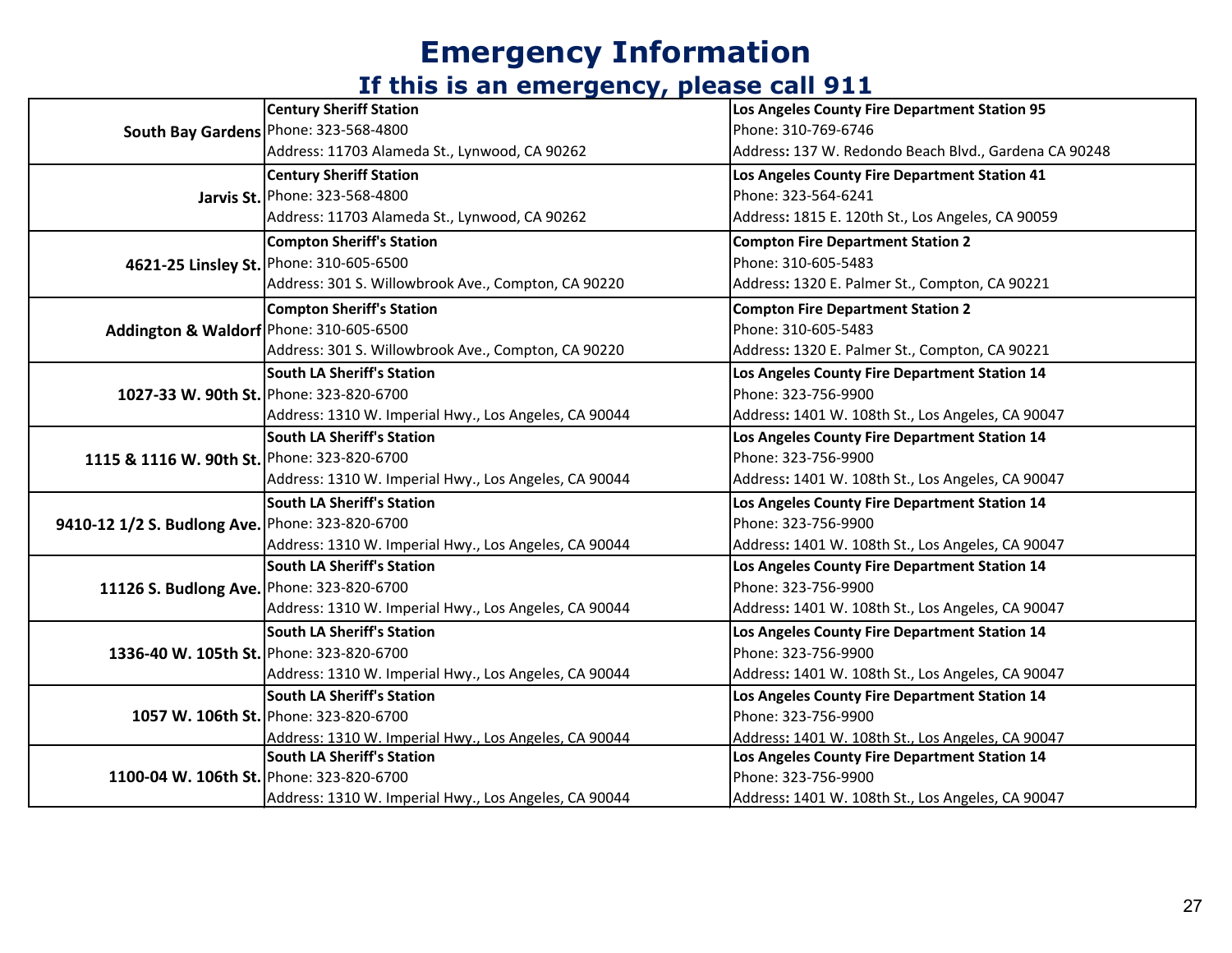|                                                | <b>South LA Sheriff's Station</b>                     | Los Angeles County Fire Department Station 14         |
|------------------------------------------------|-------------------------------------------------------|-------------------------------------------------------|
| 1334-38 1/2 W. 106th St. Phone: 323-820-6700   |                                                       | Phone: 323-756-9900                                   |
|                                                | Address: 1310 W. Imperial Hwy., Los Angeles, CA 90044 | Address: 1401 W. 108th St., Los Angeles, CA 90047     |
|                                                | <b>South LA Sheriff's Station</b>                     | Los Angeles County Fire Department Station 14         |
|                                                | 1120 W. 107th St. Phone: 323-820-6700                 | Phone: 323-756-9900                                   |
|                                                | Address: 1310 W. Imperial Hwy., Los Angeles, CA 90044 | Address: 1401 W. 108th St., Los Angeles, CA 90047     |
|                                                | <b>South LA Sheriff's Station</b>                     | Los Angeles County Fire Department Station 14         |
|                                                | 1320 W. 107th St. Phone: 323-820-6700                 | Phone: 323-756-9900                                   |
|                                                | Address: 1310 W. Imperial Hwy., Los Angeles, CA 90044 | Address: 1401 W. 108th St., Los Angeles, CA 90047     |
|                                                | <b>South LA Sheriff's Station</b>                     | Los Angeles County Fire Department Station 14         |
|                                                | Woodcrest   & II Phone: 323-820-6700                  | Phone: 323-756-9900                                   |
|                                                | Address: 1310 W. Imperial Hwy., Los Angeles, CA 90044 | Address: 1401 W. 108th St., Los Angeles, CA 90047     |
|                                                | <b>South LA Sheriff's Station</b>                     | Los Angeles County Fire Department Station 14         |
|                                                | 1310 W. 110th St. Phone: 323-820-6700                 | Phone: 323-756-9900                                   |
|                                                | Address: 1310 W. Imperial Hwy., Los Angeles, CA 90044 | Address: 1401 W. 108th St., Los Angeles, CA 90047     |
|                                                | <b>South LA Sheriff's Station</b>                     | Los Angeles County Fire Department Station 14         |
|                                                | <b>Budlong Crest</b> Phone: 323-820-6700              | Phone: 323-756-9900                                   |
|                                                | Address: 1310 W. Imperial Hwy., Los Angeles, CA 90044 | Address: 1401 W. 108th St., Los Angeles, CA 90047     |
|                                                | <b>South LA Sheriff's Station</b>                     | Los Angeles County Fire Department Station 14         |
|                                                | Imperial Heights Phone: 323-820-6700                  | Phone: 323-756-9900                                   |
|                                                | Address: 1310 W. Imperial Hwy., Los Angeles, CA 90044 | Address: 1401 W. 108th St., Los Angeles, CA 90047     |
|                                                | <b>South LA Sheriff's Station</b>                     | Los Angeles County Fire Department Station 14         |
| 11104 S. Normandie Ave. Phone: 323-820-6700    |                                                       | Phone: 323-756-9900                                   |
|                                                | Address: 1310 W. Imperial Hwy., Los Angeles, CA 90044 | Address: 1401 W. 108th St., Los Angeles, CA 90047     |
|                                                | <b>South LA Sheriff's Station</b>                     | Los Angeles County Fire Department Station 14         |
| 11431-63 S. Normandie Ave. Phone: 323-820-6700 |                                                       | Phone: 323-756-9900                                   |
|                                                | Address: 1310 W. Imperial Hwy., Los Angeles, CA 90044 | Address: 1401 W. 108th St., Los Angeles, CA 90047     |
|                                                | <b>South LA Sheriff's Station</b>                     | Los Angeles County Fire Department Station 170        |
|                                                | Century Wilton   Phone: 323-820-6700                  | Phone: 310-419-2198                                   |
|                                                | Address: 1310 W. Imperial Hwy., Los Angeles, CA 90044 | Address: 10701 S. Crenshaw Blvd., Inglewood, CA 90303 |
| 11117-19 Firmona Ave. Phone: 323-820-6700      | <b>South LA Sheriff's Station</b>                     | Los Angeles County Fire Department Station 170        |
|                                                |                                                       | Phone: 310-419-2198                                   |
|                                                | Address: 1310 W. Imperial Hwy., Los Angeles, CA 90044 | Address: 10701 S. Crenshaw Blvd., Inglewood, CA 90303 |
| <b>WEST COUNTY</b>                             |                                                       |                                                       |